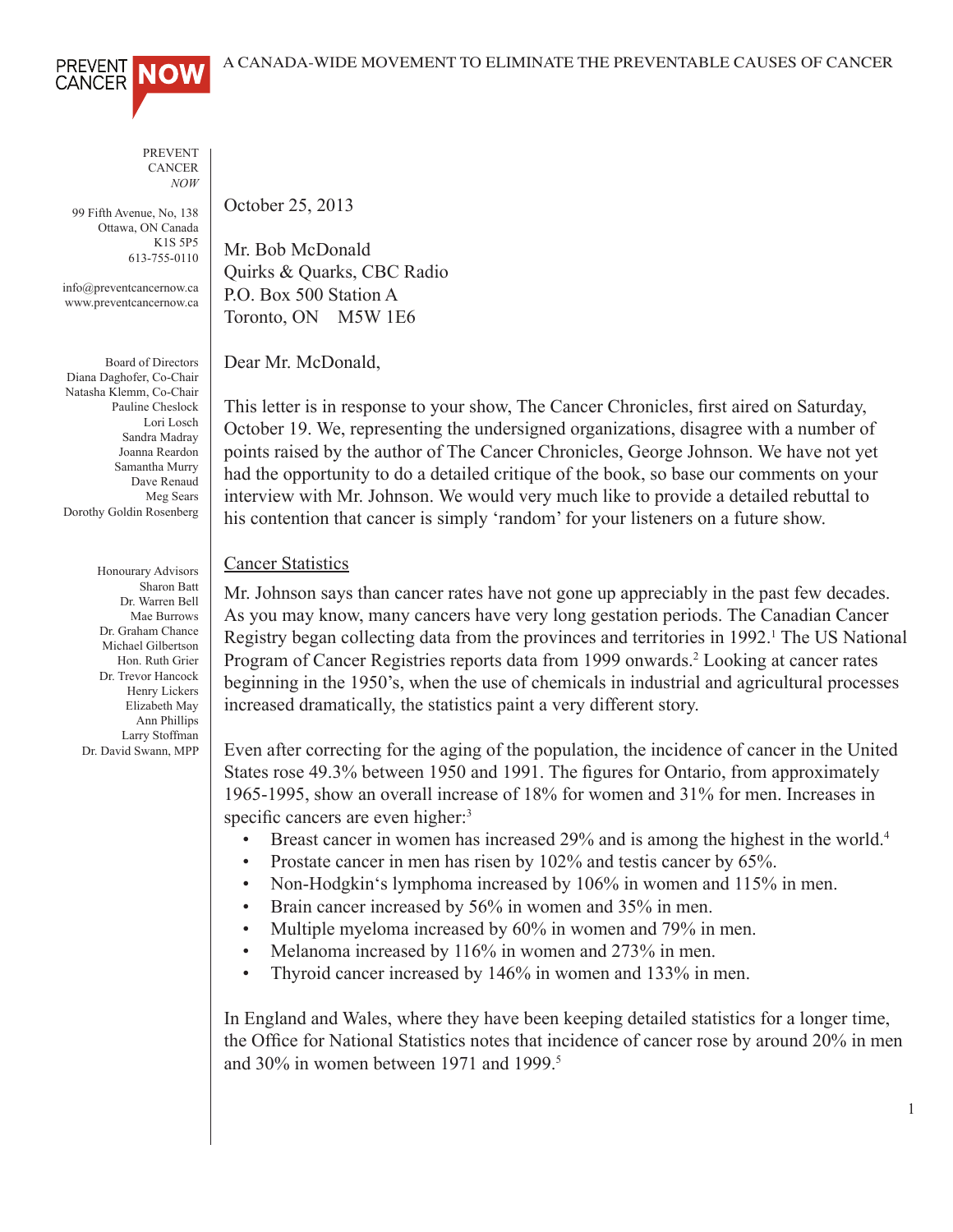

We also find many pockets of cancer that cannot be explained by 'randomness'. For example, in Prince Edward Island, the incidence rate of melanoma among males is the highest in the country — 60% higher than the national average.<sup>6</sup> We do not believe this rate is coincidental, given that PEI sprays more pesticides than any other province and research shows that workers who apply certain pesticides to farm fields are twice as likely to contract melanoma as those that don't.7

In response to Mr. Johnson's contention that cancer is little more than the natural effect of aging, we note that cancer is the most common cause of illness-related death in Canadian children over one year of age.<sup>8</sup> In addition, cancer rates continue to rise among teens and young adults in Canada, particularly among young women, aged 15 to 29, with new diagnoses increasing by about 1.4% a year.<sup>9</sup> Testicular cancer incidence is highest among young men, aged 30-29,<sup>10</sup> and has been increasing for several decades at a statistically significant rate (1.5% per year between 1996 and 2005).<sup>11</sup>

## Causes of cancer

In your interview, Mr. Johnson attempts to attribute cancer to specific elements — 30% of cancers are caused by smoking cigarettes; 30% related to diet and exercise; 5% by viruses, etc. This simplistic approach to causation has long been discarded by cancer prevention researchers,12 in favour of a 'web of causation' that recognizes the interconnections between carcinogens, endocrine disruptors, ionizing radiation, infectious diseases, inflammation and immune suppression, with critical windows of development (e.g. in utero) a key factor in exposure.

The International Agency for Research on Cancer (IARC) has identified 111 substances known to be carcinogenic to humans (Group 1), $^{13}$  many of which people are exposed to regularly. A number of elements have been directly related to or associated with increased rates of cancer, including asbestos,<sup>14</sup> pesticides (non-Hodgkin lymphoma, leukemia, brain cancer, prostate cancer, kidney cancer in children),<sup>15</sup> and endocrine disruptors (BPA).<sup>16</sup> Most recently (October 17, 2013), IARC announced that exposure to outdoor air pollution, and the particulate matter therein, causes lung cancer and is associated with an increased risk of bladder cancer.<sup>17</sup>

IARC has also identified 22 (as of 1995) chemicals, groups of chemicals or mixtures as known human carcinogens (IARC Group 1) and for which exposures are mostly occupational.<sup>18</sup> A recent Canadian study found an increase in breast cancer for women who work in farming, the automotive plastics sector, food canning, bars and casinos, and metalwork.19

A growing number of cancer researchers, non-governmental organizations and Canadian residents have recognized the lack of focus being put on identifying the root causes of cancer. Still, only 2.6% of public resources dedicated to cancer research (those contributed through our donations and tax dollars) are focused on primary cancer prevention.20 In 2008-09, the President's Cancer Panel in the US noted their concern that, "the true burden of environmentally induced cancer has been grossly underestimated."<sup>21</sup> There are over 80,000 chemicals on the market, many of which are included in consumer products used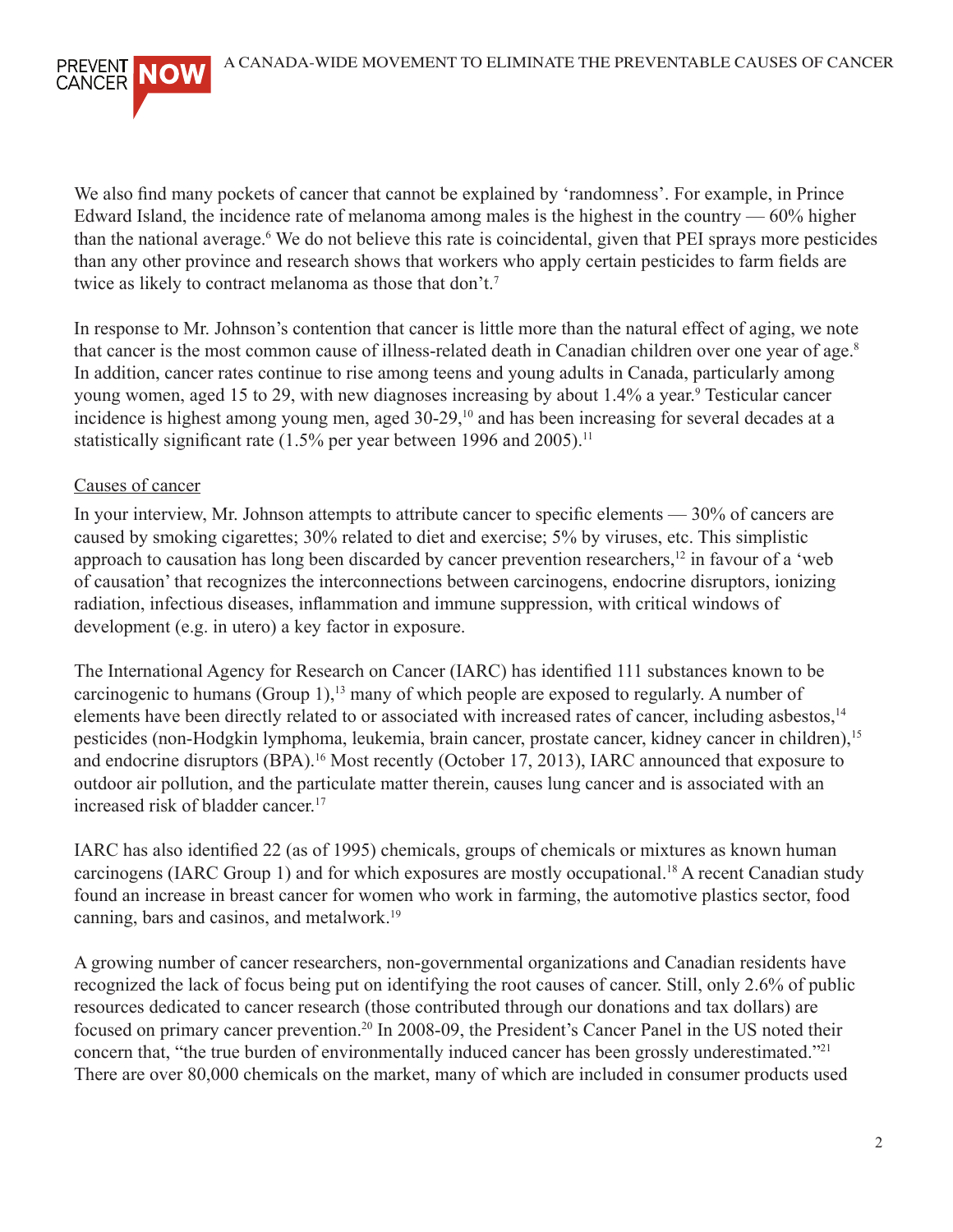

by millions of people every day, yet they continue to be understudied and under-regulated, with only about 200 of them assessed for health effects to humans.

We urge Quirks and Quarks to present this pressing side of the cancer story on a future show, and are happy to provide knowledgeable and articulate scientists to present the case for the environmental causes of cancer.

Sincerely,

Diana Daghofer Co-Chair, Prevent Cancer Now, on behalf of:

Reena Ahluwalia, BscN,RN, Ontario Nurses for the Environment Interest group of the Registered Nurses Association of Ontario

Ken Bondy, National Coordinator, Health, Safety and Environment, Unifor

James T. Brophy, PhD, University of Stirling, Centre for Public Health and Population Health Research and Department of Sociology, Anthropology, and Criminology, University of Windsor

Rosanne Cohen, Executive Director, Breast Cancer Action Montréal & FemmeToxic

Gideon Forman, Executive Director, Canadian Association of Physicians for the Environment

Michael Gilbertson, PhD, Getting to Know Cancer

Margaret M. Keith, PhD, Department of Sociology, Anthropology, and Criminology University of Windsor Heather Marshall, DeTox Toronto Campaigner, Toronto Environmental Alliance

Theresa A. McClenaghan, Executive Director and Counsel, Canadian Environmental Law Association Kathleen Ruff, founder of RightOnCanada.ca and Senior Advisor on Human Rights to the Rideau Institute

ciation of **Environment** 



Canadian **Environmental Law** Association EQUITY. JUSTICE. HEALTH

YeaheMarkalf

ONTO ENVIRONMENTAL

Kathleen RM